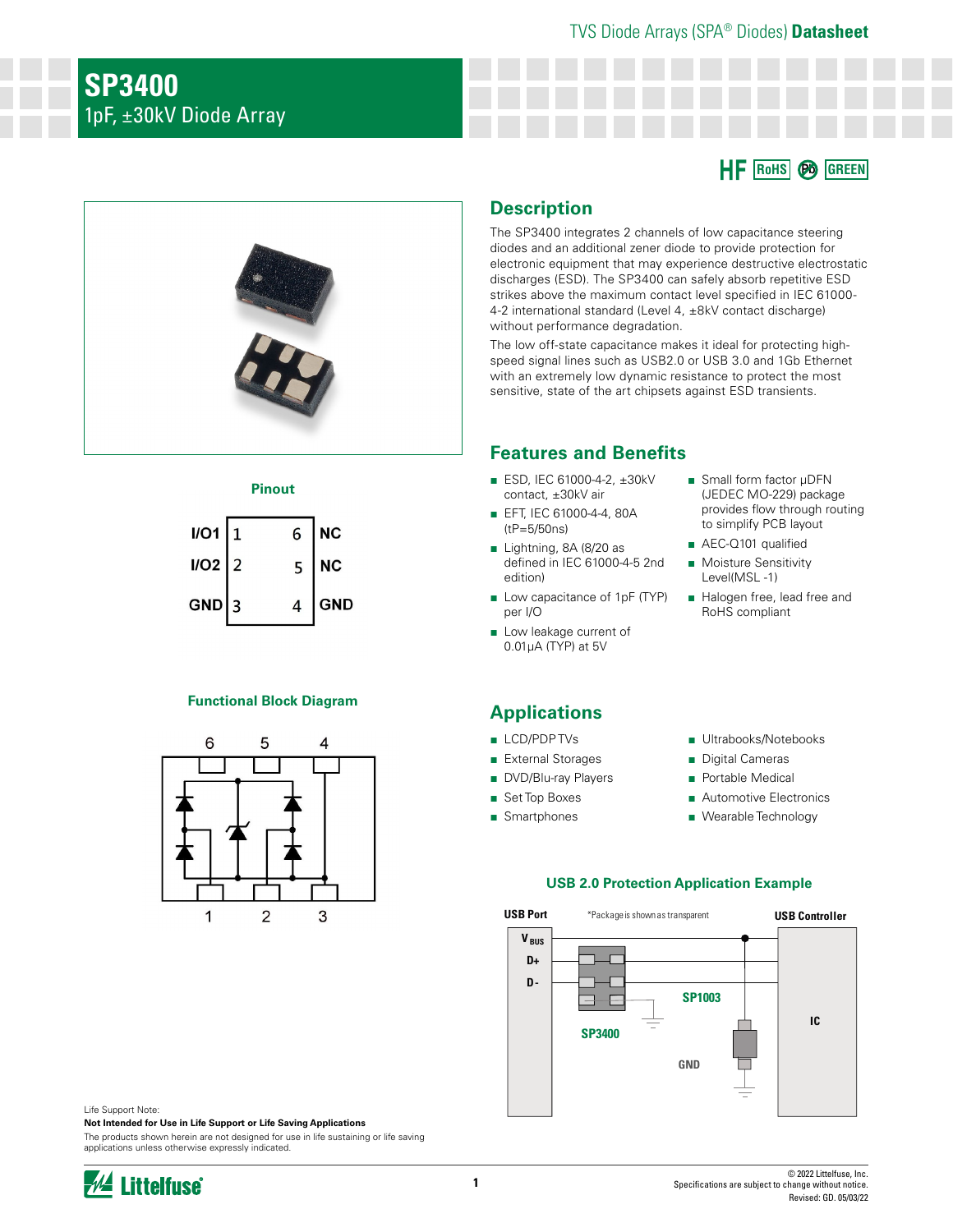#### **Absolute Maximum Ratings**

| Symbol                     | <b>Parameter</b>              | Value          | Units   |
|----------------------------|-------------------------------|----------------|---------|
| l <sub>pp</sub>            | Peak Current $(t0=8/20\mu s)$ | 8              | д       |
| $\mathsf{I}_{\mathsf{OP}}$ | <b>Operating Temperature</b>  | $-40$ to 125   | ∘∩      |
| <b>STOR</b>                | Storage Temperature           | $-55$ to $150$ | $\circ$ |

**Caution:** Stresses above those listed in "Absolute Maximum Ratings" may cause permanent damage to the component. This is a stress only rating and operation of the component at these or any other conditions above those indicated in the operational sections of this specification is not implied.

## **Electrical Characteristics (T<sub>op</sub>=25°C)**

| <b>Parameter</b>                   | Symbol                         | <b>Test Conditions</b>                             | <b>Min</b> | <b>Typ</b> | <b>Max</b> | <b>Units</b> |  |
|------------------------------------|--------------------------------|----------------------------------------------------|------------|------------|------------|--------------|--|
| Reverse Standoff Voltage           | $V_{RWM}$                      | $\overline{\phantom{0}}$                           |            |            | 5.0        | V            |  |
| Breakdown Voltage                  | $\mathsf{V}_{\texttt{BR}}$     | $I_n = 1mA$                                        | 6.5        | 7.8        |            |              |  |
| Reverse Leakage Current            | $I_{\parallel$ FAK             | $VB=5V$ , Any I/O to GND                           |            | 0.01       | 0.5        | μA           |  |
| Clamp Voltage <sup>1</sup>         | $V_c$                          | $I_{\rm pp}$ =1A, t <sub>n</sub> =8/20µs, Fwd      |            | 9.2        | 12         |              |  |
|                                    |                                | $I_{\text{pp}} = 8A$ , t <sub>n</sub> =8/20µs, Fwd |            | 13         | 16         | V            |  |
| Dynamic Resistance <sup>2</sup>    | $R_{DYN}$                      | TLP, $t_{0}$ = 100ns, I/O to GND                   |            | 0.24       |            | Ω            |  |
| ESD Withstand Voltage <sup>1</sup> | $V_{ESD}$                      | IEC 61000-4-2 (Contact)                            | ±30        |            |            | kV           |  |
|                                    |                                | IEC 61000-4-2 (Air)                                | $\pm 30$   |            |            | kV           |  |
| Diode Capacitance <sup>3</sup>     | $C_{\text{V}O-GND}$            |                                                    |            |            |            | pF           |  |
|                                    | $C_{\frac{1}{10} \cdot 1}{10}$ | Reverse Bias=0V, $f = 3$ GHz                       |            | 0.5        |            |              |  |

**Note:** 1 Parameter is guaranteed by design and/or component characterization. 2. Transmission Line Pulse (TLP) with 100ns width, 2ns rise time, and average window t1=70ns to t2= 90ns.

3. Package sizes larger than 0201 can add parasitic capacitance, inductance and resistance.



#### **8/20μs Pulse Waveform**

#### **Clamping voltage vs. I<sub>PP</sub> for 8/20μs waveshape**

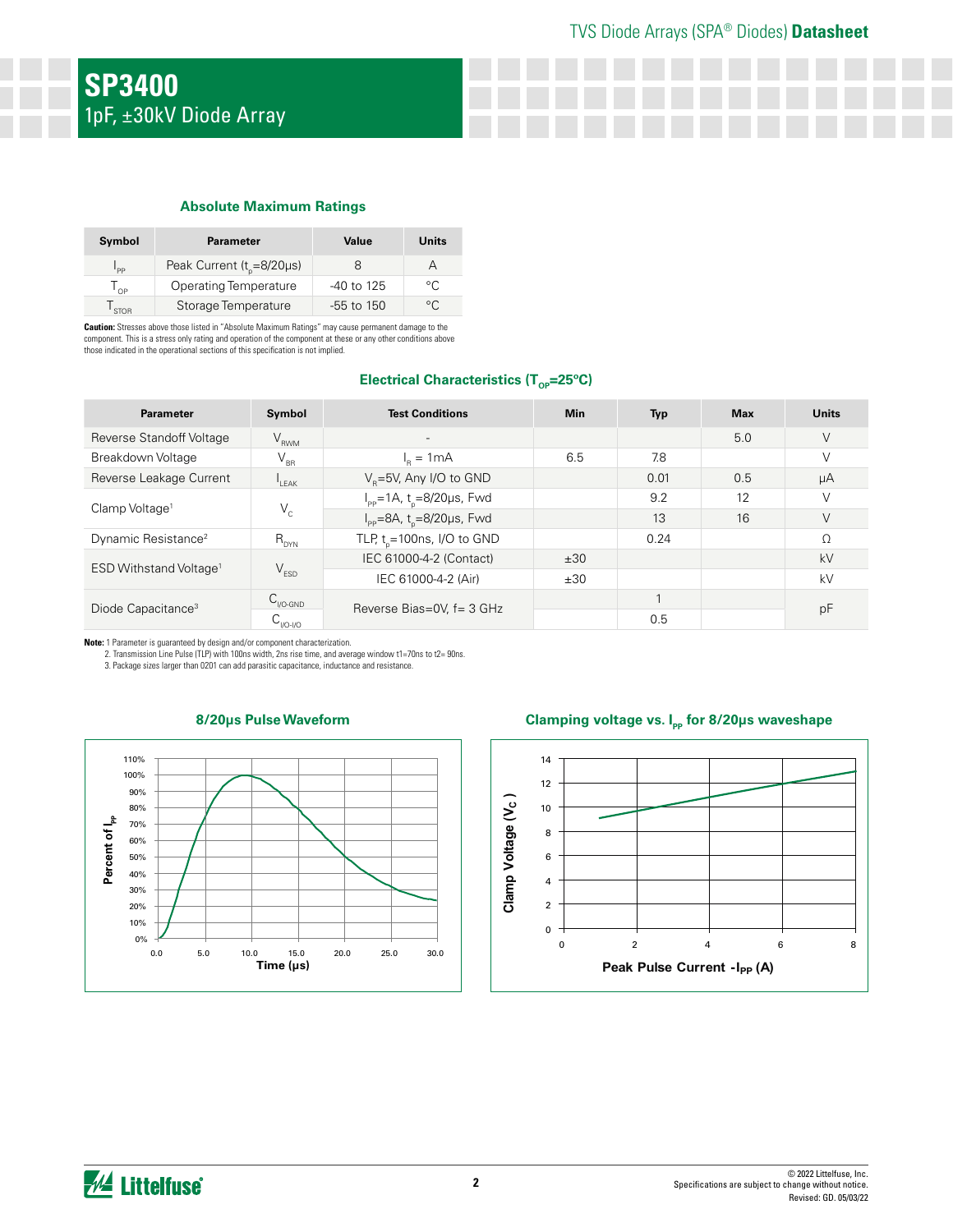

#### **IEC 61000-4-2 +8 kV Contact ESD Clamping Voltage IEC 61000-4-2 -8 kV Contact ESD Clamping Voltage**





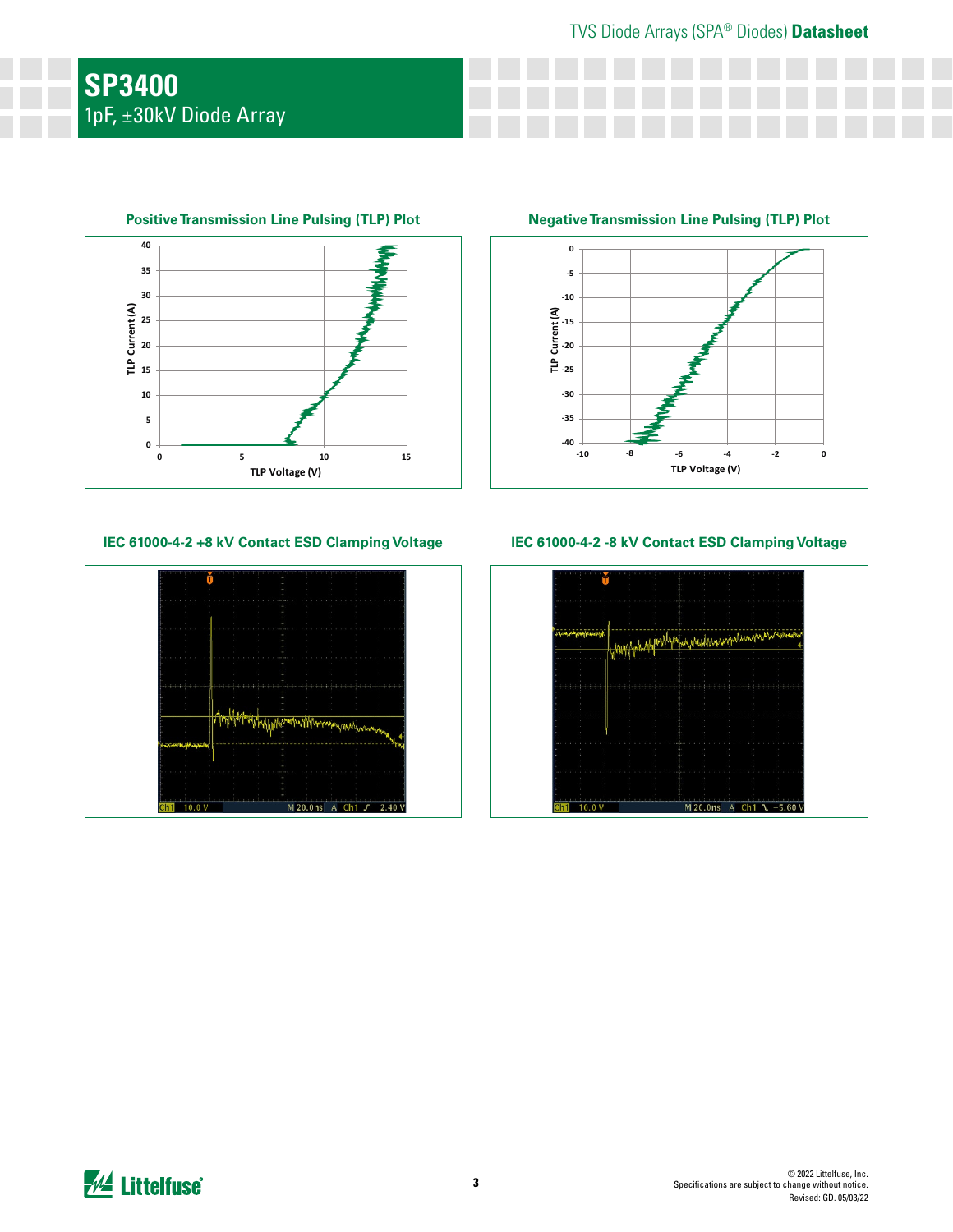# **Soldering Parameters**

| <b>Reflow Condition</b>            |                                                           | Pb - Free assembly |                                            |        |
|------------------------------------|-----------------------------------------------------------|--------------------|--------------------------------------------|--------|
|                                    | - Temperature Min $(T_{s(min)})$                          | $150^{\circ}$ C    |                                            |        |
| <b>Pre Heat</b>                    | - Temperature Max $(T_{\text{s(max)}})$                   | $200^{\circ}$ C    | $T_{\rm p}$                                | Cı     |
|                                    | - Time (min to max) $(t_*)$                               | $60 - 120$ secs    | Ramp-up                                    | Tı,    |
| peak                               | Average ramp up rate (Liquidus) Temp (T <sub>1</sub> ) to | 3°C/second max     | T,<br>Temperature<br>$\textbf{T}_{S(max)}$ |        |
|                                    | $T_{S(max)}$ to $T_{L}$ - Ramp-up Rate                    | 3°C/second max     |                                            | Ramp-d |
|                                    | - Temperature (T.) (Liquidus)                             | $217^{\circ}$ C    | Preheat                                    |        |
| <b>Reflow</b>                      | - Temperature (t)                                         | $60 - 150$ seconds | $T_{S(min)}$<br>Lς                         |        |
| Peak Temperature (T <sub>a</sub> ) |                                                           | $260+0/5$ °C       |                                            |        |
|                                    | Time within 5°C of actual peak Temperature (t)            | 30 seconds         | 25<br>← time to peak temperature           |        |
| <b>Ramp-down Rate</b>              |                                                           | 6°C/second max     |                                            | Time   |
|                                    | Time 25°C to peak Temperature (T <sub>n</sub> )           | 8 minutes Max.     |                                            |        |
| Do not exceed                      |                                                           | $260^{\circ}$ C    |                                            |        |

#### **Product Characteristics**

| <b>Lead Plating</b>       | Pre-Plated Frame                                          |
|---------------------------|-----------------------------------------------------------|
| <b>Lead Material</b>      | Copper Alloy                                              |
| <b>Substrate Material</b> | Silicon                                                   |
| <b>Body Material</b>      | Molded Compound                                           |
| Flammability              | UL Recognized compound meeting<br>flammability rating V-0 |

## **Ordering Information**

| <b>Part Number</b> | Package | Min. Order Oty. |
|--------------------|---------|-----------------|
| SP3400-02UTG       | uDFN-6L | 3000            |



## **Part Numbering System**



### **Part Marking System**



AK : Part code K : Assembly code D : Date code